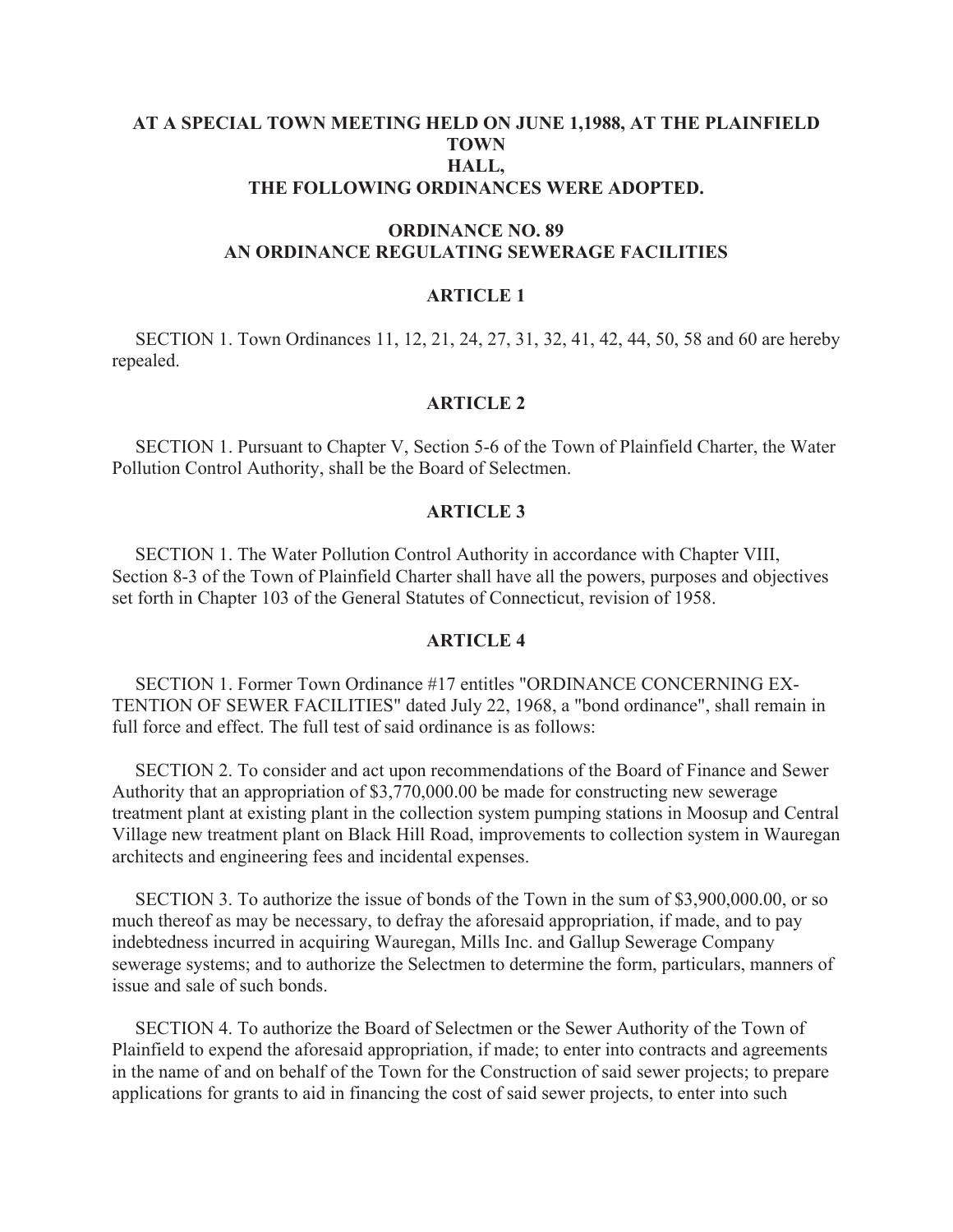agreements and contracts as may be necessaray and proper to obtain such aid from the United States of America and the State of Connecticut and to accept such grants as may be made.

 SECTION 5. To authorize any other action which may be considered necessary or desirable to enable the Town of Plainfield to construct said Sewer projects, to issue bonds to defray the appropriation therefore, to authorize the temporary borrowing of money in anticipation of the receipt of the proceeds of such bonds, and to authorize the issue of temporary sewer assessment notes.

# **ARTICLE 5 DEFINITIONS**

 Unless the context specifically indicates otherwise, the meaning of terms used in this ordinance shall be as follows:

 SECTION 1. "BOD" (Denoting Biochemical Oxygen Demands) shall mean the quantity of oxygen utilized in the biochemical oxidation of organic matter under standard laboratory procedure in five (5) days at 20-degree C, expressed in milligrams per liter. (FORMERLY ORDINANCE 24).

 SECTION 2. ' 'Building Drain'' shall mean that part of the lowest horizontal piping of a drainage system which receives the discharge from soil, waste, and other drainage pipes inside the walls of the building and conveys it to the building sewer, beginning five (5) feet (1.5 meters) outside the inner face of the building wall.

 SECTION 3. ' 'Building Sewer'' shall mean the extension from the building drain to the public sewer or other place of disposal.

 SECTION 4. "Combined Sewer" shall mean the extension from the building drain to the public sewer or other place of disposal.

 SECTION 5. "Garbage" shall mean solid wastes from the domestic and commercial preparation, cooking, and dispensing of food, and from the handling, storage and sale of produce.

 SECTION 6. "Industrial Wastes" shall mean the liquid wastes from industrial manufacturing processes, trade or business as distinct from sanitary sewage.

 SECTION 7. "Natural Outlet" shall mean any outlet in a watercourse, pond, ditch, lake, or other body of surface or groundwater.

 SECTION 8. "Person" shall mean any individual, firm, company, association, society, corporation, or group.

SECTION 9."His" and "He" shall mean the feminine as well as the masculine.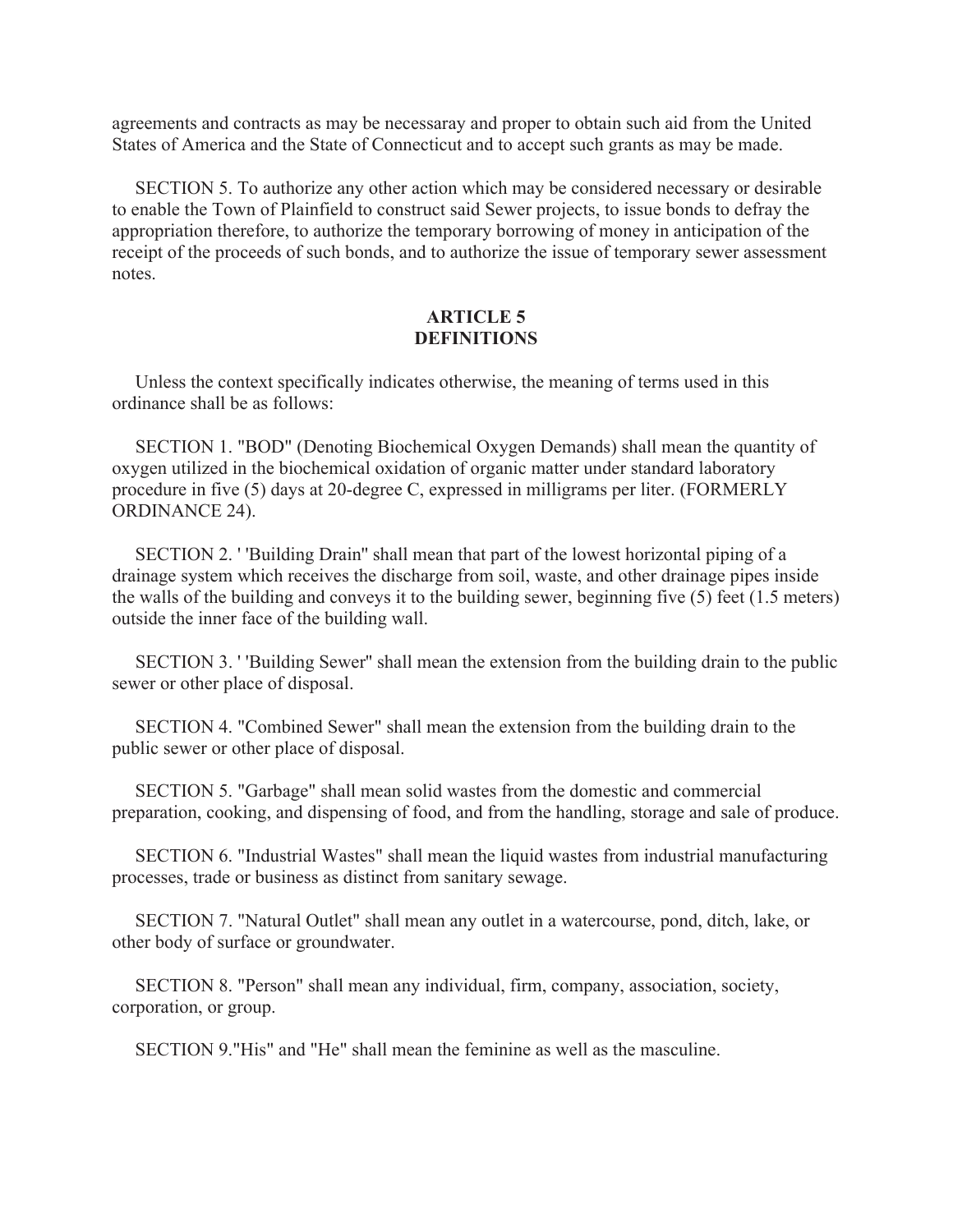SECTION 10. "ph" shall mean the logarithm of the reciprocal of the weight of hydrogen ions in grams per liter of solution.

 SECTION 11. "Properly Shredded Garbage" shall mean the wastes from the preparation cooking, and dispensing of food that have been shredded to such a degree that all particles will be carried freely under the flow conditions normally prevailing in public sewers, with no particle greater than one-half (Vi) inch (1.27 centimeters) in any dimension.

 SECTION 12. "Public Sewer" shall mean a sewer which all owners of abutting properties have equal rights, and is controlled by public authority.

 SECTION 13. "Sanitary Sewer" shall mean a sewer which carries sewage and to which storm, surface, and groundwaters are not intentionally admitted.

 SECTION 14. "Sewage" shall mean a combination of the water-carried wastes from residences, business buildings, institutions, and industrial establishments, together with such ground, surface and stormwaters as may be present.

 SECTION 15 "Sewage Treatment Plant" shall mean any arrangement of devices and structures used for treating sewage.

 SECTION 16. "Sewage Words" shall mean all facilities for collecting, pumping, treating, and disposing of sewage.

SECTION 17."Sewer" shall mean a pipe or conduit for carrying sewage.

SECTION 18."Shall" is mandatory; "May" is permissive.

 SECTION 19. "Slug" shall mean any discharge of water, sewage or industrial waste which in concentration of any given constituent or in quantity of flow exceeds for any period of duration longer than fifteen (15) minutes more than five (5) times the average twenty-four (24) hour concentration or flows during normal operation.

 SECTION 20. "Storm Drain" (sometimes termed "storm sewer") shall mean a sewer which carries storm and surface waters and drainage, but excludes sewage and industrial wastes other than unpolluted cooling water.

 SECTION 21. "Superintendent" shall mean the (Superintendent of Sewage Works and/or of Water Pollution control) of the Town of Plainfield, or his authorized deputy, agent, or representative.

 SECTION 22. "Suspended Solids" shall mean solids that either float on the surface of, or are in suspension in water sewage, or other liquids, and which are removable by laboratory filtering.

 SECTION 23. "Watercourse" shall mean a channel in which a flow of water occurs, either continuously or intermittently.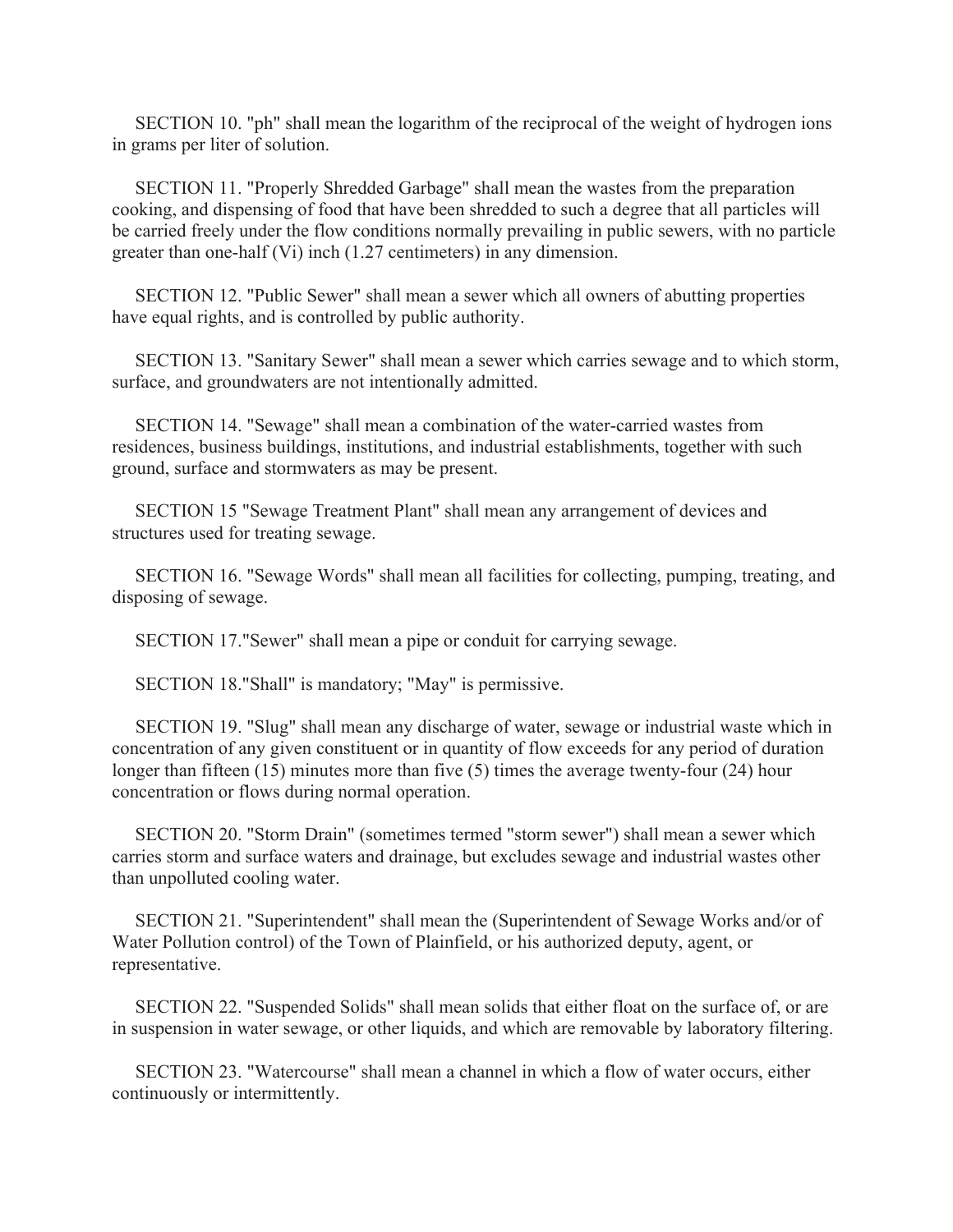#### **ARTICLE 6**

 SECTION 1. It shall be unlawful for any person to place, deposit or permit to be deposited in any unsanitary manner on public or private property within the Town of Plainfield, or in any area under the jurisdiction of said Town any human excrement, garbage, or other objectionable waste.

 SECTION 2. It shall be unlawful to discharge to any natural outlet within the Town of Plainfield, or in any area under the jurisdiction of said Town, any sewage or other polluted waters, except where suitable treatment has been provided in accordance with subsequent provisions of this ordinance.

 SECTION 3. The owner of all houses, buildings or any premises used for human occupancy, employment, recreation or other purposes situated with the Town of Plainfield and abutting on any street, alley, or right of way in which there is now located or may in the future be located a public sanitary or combined sewer of the Town, is hereby required at his expense to install suitable toilet facilities therein, and to connect such facilities directly with the proper public sewer in accordance with the provisions of this ordinance, within ninety (90) days after date of official notice to do so provided that said public sewer is within one hundred (100) feet of the property line. For the purposes of this ordinance. In the case where a lot or lots as defined in Connecticut General Statutes 8-18 have been created from a larger tract or parcel of land subsequent to the effective date of this ordinance, the words "property line" shall refer to the property line or lines of the larger tract or parcel of land from which a smaller lot or lots were created.

 SECTION 4. The owner is required to install an eight inch (8") minimum building sewer pipe extending to the public sewer over private lands, so as to connect lots without street, alley or right of way frontage to the public sewer. These installations shall be made at the owners' expense. In the case of subdivision, a review shall be conducted by the Plainfield Water Pollution Control Authority prior to approval of the sub-division by the Planning and Zoning Commission. The subdivision plan and commission approval shall note all requirements established by the Water Pollution Control Authority.

 SECTION 5. In the discretion of the Water Pollution Control Authority, the requirements of Sections 3 and 4 of this article may be waived upon presentation of evidence that compliance would create an unreasonable hardship on the owner and non-compliance would not materially affect the health, safety, and welfare of the Town.

 SECTION 6. At such time as a public sewer becomes available to a property served by a private sewage disposal system, a direct connection shall be made to the public sewer in compliance with this ordinance, and any septic tanks, cesspools, and similar private sewage disposal facilities shall be abandoned for use as a sewer system.

 SECTION 7. No statement contained in this article shall be construed to interfere with any additional requirements that may be imposed by the Water Pollution Control Authority.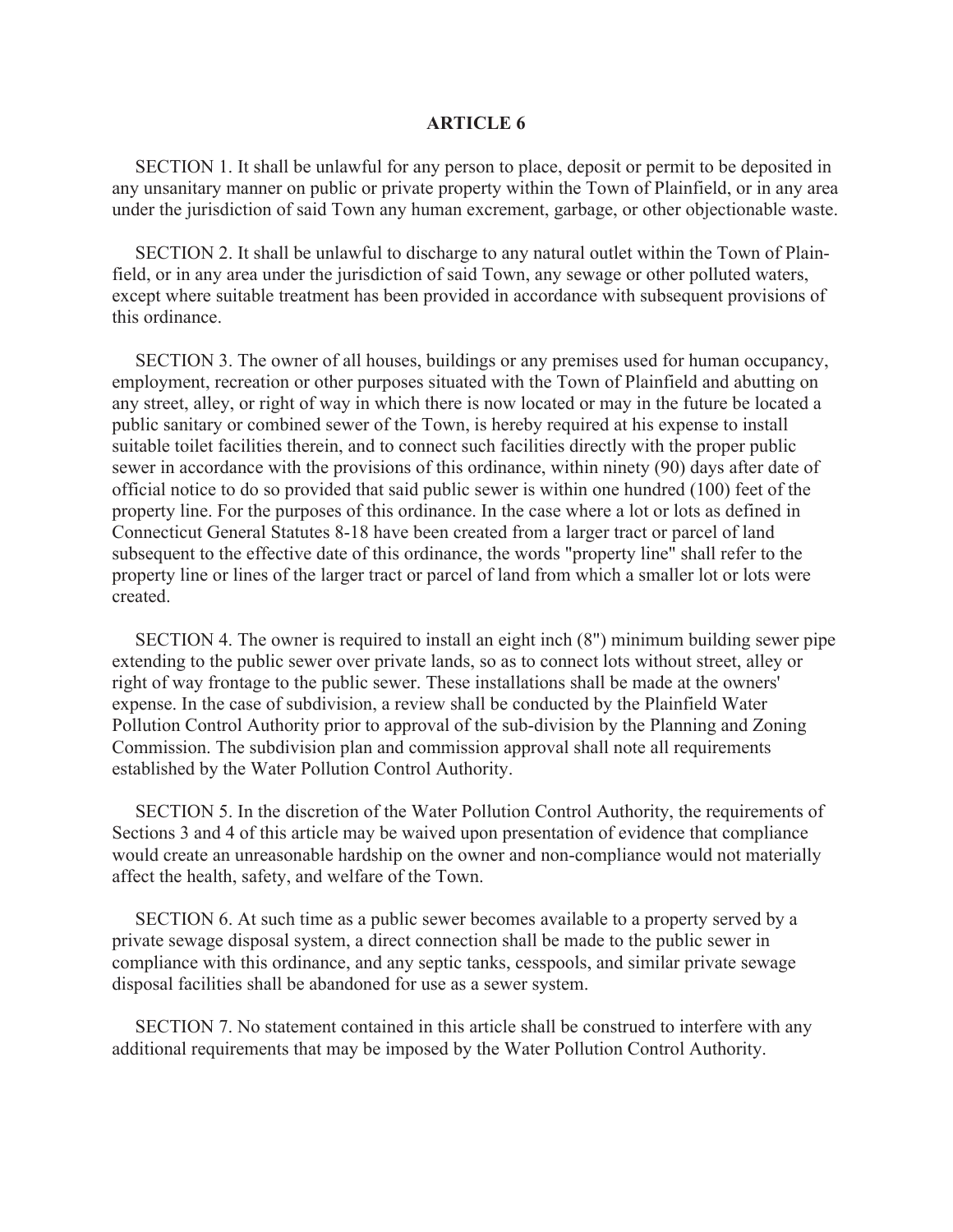SECTION 8. When a public sewer becomes available, the building sewer shall be connected to said sewer within ninety (90) days and after official notice, and the private sewage disposal system shall be cleaned of sludge and filled with clean bank-run gravel or dirt.

## **ARTICLE 7**

 SECTION 1. No unauthorized person shall uncover, make any connections with or opening into, use, alter, or disturb any public sewer or appurtenance thereof without first obtaining a written permit from the Superintendent.

 SECTION 2. There shall be two (2) classes of building sewer permits, (a) for residential and commercial service, and (b) for service to establishments producing industrial wastes. In either case, the owner or his agent shall make application on a special form furnished by the Town. Said application shall be made to the Water Pollution Control Authority Superintendent or his designate. The permit application shall be supplemented by any plans, specifications or other information considered pertinent in the judgment of the Superintendent. A permit and inspection fee of ten (10) dollars for a residential or commercial building sewer permit and twenty-five (25) dollars plus engineering and consultation fees, if necessary, for an industrial building sewer permit shall be paid to the Town at the time of the filing of the application. Said permit shall be available at all times for inspection by the Superintendent.

 SECTION 3. All costs and expense incident to the installation and connection of the building sewer shall be borne by the owner. The owner shall indemnify the Town from any loss or damage that may directly or indirectly be occasioned by the installation of the building sewer.

 SECTION 4. A separate and independent sewer shall be provided for every building; except where one building stands at the rear of another on an interior lot and no private sewer is available or can be constructed to the rear building through an adjoining alley, court, yard or driveway, the building sewer from the front building may be extended to the rear building and the whole considered as one building sewer.

 SECTION 5. Old building sewers may be used in connection with new building only when they are found on examination and test by the Superintendent, to meet all requirements of this ordinance. All costs incurred by such tests are to be borne by the owner.

 SECTION 6. The size, slope, alignment, materials of construction of a building sewer and the methods to be used in excavating, placing of the pipe, jointing, testing, and backfilling the trench, shall all conform to the requirements of the building and plumbing code or other applicable rules and regulations of the Town. In the absence of code provisions or in amplification thereof, the materials and procedures set forth in appropriate specifications of the A.S.T.M. and W.P.C.F. Manual of Practice No. 9 shall apply.

 SECTION 7. Article III - Section 7 Whenever possible, the building sewer shall be brought to the building at an elevation below the basement floor, in all buildings in which any building drain presents a problem of flow to the public sewer, the connection need not be made if the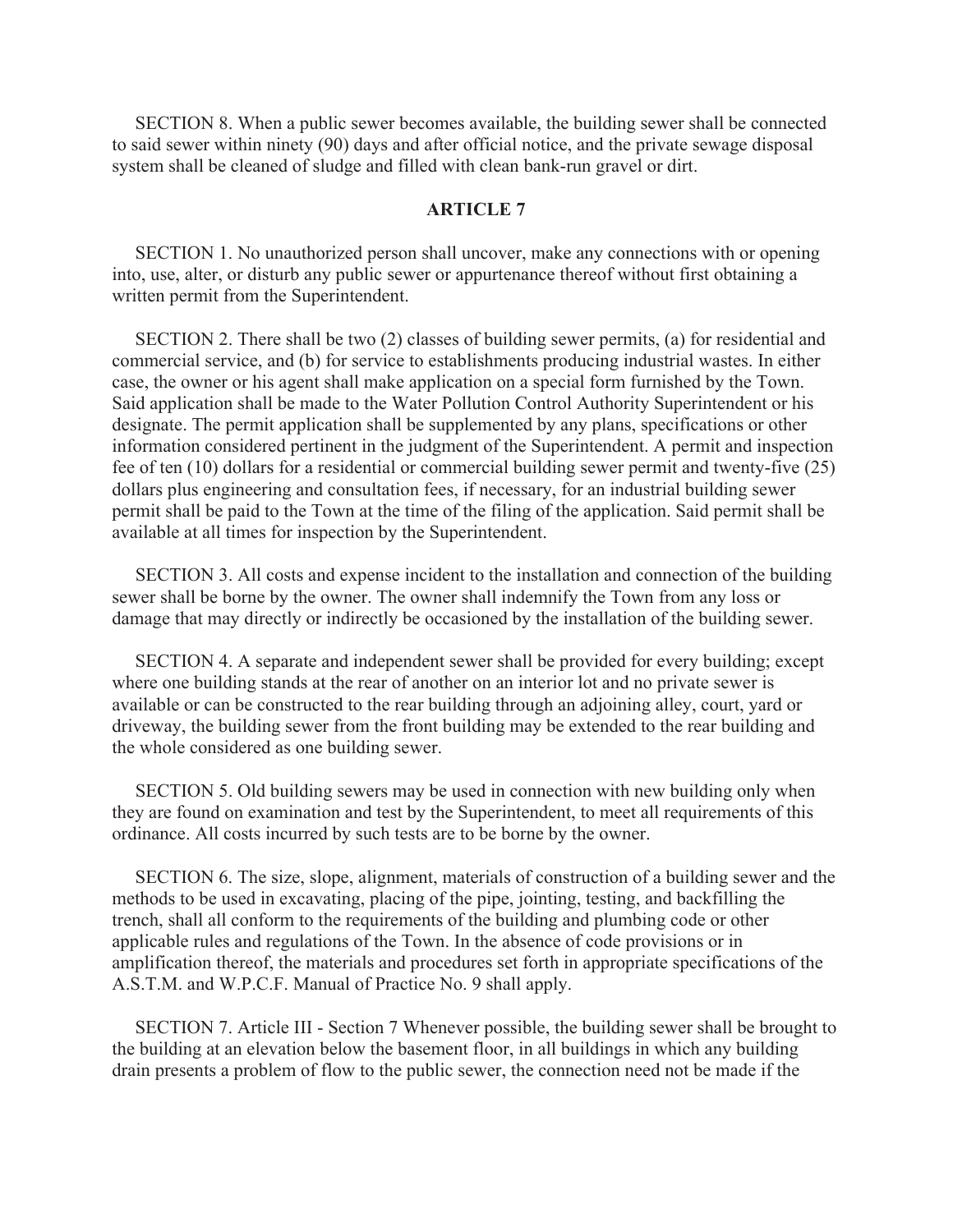existing situation approved by the Sewer Authority or the Director of Health, (a) Supercedes Amendment by Ord. #24.

 SECTION 8. No person shall make connection of roof downspouts, exterior foundation drains, or other sources of runoff or groundwater to a building sewer or building drain which in turn is connected directly or indirectly to public sanitary sewer.

 SECTION 9. Book G, Article 3, Section 2 provides that building sewer lines which must be located within twenty-five (25) to seventy-five (75) feet from a private well shall be installed in strict accordance with the latest State Plumbing Code, (a) Amends Art. Ill, Section 9, Ord. #24.

 SECTION 10. Building sewers shall not be located within twenty-five (25) to seventy-five (75) feet distance from a private well except as approved by the Superintendent.

 SECTION 11. Building sewers which must be located within twenty-five (25) to seventy-five (75) feet from a private well shall be either cast ironpipe with leaded joints, asbestos cement pipe with standard o-ring gaskets, or clay pipe with type III joints, PVC pipe SDR or its equivalent. In any case, the pipe shall be tested to assure a leakage not to exceed 50 gallons, per mile, per inch, per day tested at a minimum hydraulic head of at least 2 feet.

 SECTION 12. The connection of the building sewer into the public sewer shall conform to the requirements of the building and plumbing code or other applicable rules and regulations of the Town or the procedures set forth inappropriate specifications of the A. S.T.M. and the W.P.C.F. Manual of Practice No. 9. All such connections shall be made gas tight and watertight. Any deviation from the prescribed procedures and materials must be approved by the Superintendent before installation.

 SECTION 13. Whenever possible, building sewers shall be installed without ninety (90) degrees and short-body bends or tees. Where building sewers must be installed with ninety (90) degree bends or tees, such bends or tees must be so located so as to afford facilities for hydraulic and pneumatic testing and maintenance of the entire sewer system.

 SECTION 14. The applicant for the building sewer permit shall notify the Superintendent when the building sewer is ready for inspection and connection to the public sewer. The connection shall be made under the supervision of the superintendent or his representative.

 SECTION 15. All excavations for building sewer installation shall be adequately guarded with barricades and lights so as to protect the public from hazard. Streets, sidewalks, parkways and other public property disturbed on the course of work shall be restored in a manner satisfactory to the Town.

#### **ARTICLE 8**

 SECTION 1. No person shall discharge or cause to be discharged any stormwater, surfacewater, groundwater, roof runoff, subsurface drainage, uncantaminated cooling water, or unpolluted industrial process waters to any sanitary sewer.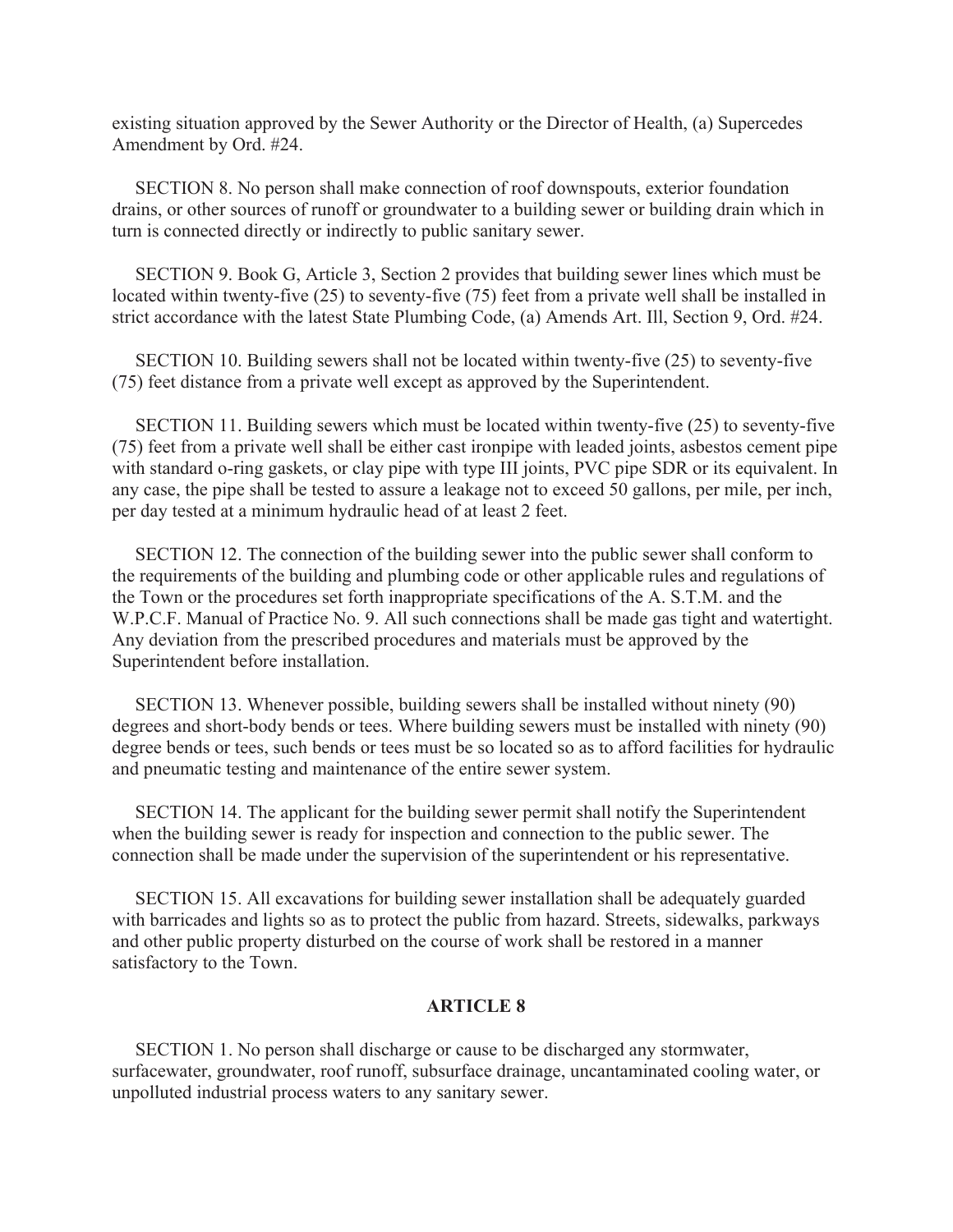SECTION 2. Stormwater and all other unpolluted drainage shall be discharged to such sewers as are specifically designated as combined sewers or storm sewers, or to a natural outlet approved by the Superintendent. Industrial cooling water or unpolluted process waters may be discharged, on approval of the Superintendent, to storm water combined sewer or natural outlet.

 SECTION 3. No person shall discharge or cause to be discharged any of the following described waters or wastes to any public sewers:

- a. Any gasoline, benezene, naptha, fuel oil, or flammable or explosive liquid, solids or gas.
- b. Any waters or wastes containing toxic or poisonous solids, liquids, or gases in sufficient quantity, either singly or by interaction with other wastes, to injure or interfere with any sewage treatment process constitute a hazard to humans or animals, create a public nuisance, or create any hazard in the receiving waters of the sewage treatment plant, including but not limited to changes in excess of two (2) mg-1 as CN in the wastes as discharged to the public sewer.
- c. Any waters or wastes having a ph lower than (5.5), or having any other corrosive property capable of causing damage or hazard to structures, equipment, and personnel of the sewage works.
- d. Solid or viscous substances in quantities or of such size capable of causing obstruction to the flow in sewers, or other interference with the proper operation of the sewage works such as, but not limited to ashes, cinders, said, mud, straw, shavings, metal, glass, rags, feathers, tar, plastics, wood, unground garbage, whole blood, paunch manure, hair and fleshings, etrails and paper dishes, cups, milk containers, etc., either whole or ground by garbage grinders.
- e. Or, any other substances as determined by EPA or DEP.

 SECTION 4.No person shall discharge or cause to be discharged the following described substances, materials, waters or wastes, if it appears likely in the opinion of the Superintendent that such wastes can harm either the sewers, sewage treatment process, or equipment, have an adverse effect on the receiving stream, or can otherwise endanger life, limb, public property, or constitute a nuisance. In forming his opinion as to the acceptability of these wastes, the Superintendent will give consideration to such factors as the quantities of subject wastes in relation to flows and velocities in the sewers, materials of construction of the sewers, nature of the sewage treatment process, capacity of the sewage treatment plant, degree of treatability of wastes in the sewage treatment plant, and other pertinent factors.

- a. Any liquid or vapor having a temperature higher than one hundred fifty (150) degrees Fahrenheit sixty-five (65) degrees Centigrade.
- b. Any water or waste containing fats, wax, grease, or oils whether emulsified or not, in excess of one hundred (100) mg-1 or containing substances which may solidify or become viscous at temperatures between thirty-two (32) and one hundred fifty (150) degrees F (0 and 65 degrees C).
- c. Any garbage that has not been properly shredded. The installation and operation of any garbage grinder equipped with a motor of three-fourths (34) horsepower (0.76 hp metric) or greater shall be subject to the review and approval of the (Superintendent).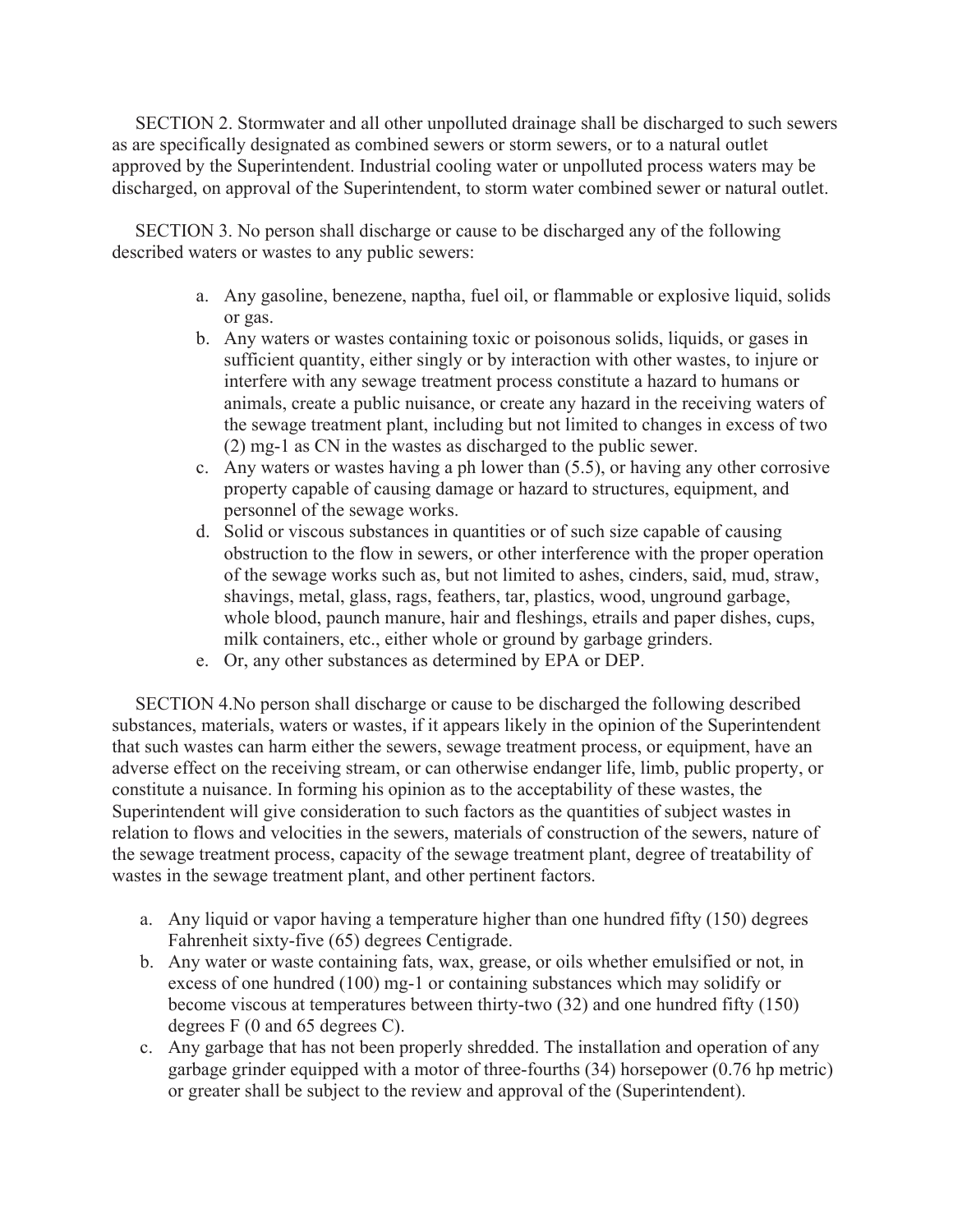- d. Any waters or wastes containing strong acid iron pickling wastes, or concentrated plating solutions whether neutralized or not.
- e. Any waters or wastes containing iron, chromium, copper, zinc, and similar objectionable or toxic substances; or wastes exerting an excessive cholrine requirement, to such degree that any such material received in the composite sewage at the sewage treatment works exceeds the limits established by the Superintendent for such materials.
- f. Any waters or wastes containing phenols or other taste or odor-producing substances, in such concentrations exceeding limits which may be established by the Superintendent as necessary, after treatment of the composite sewage, to meet the requirements of the State, Federal, or other public agencies of jurisdiction for such discharge to the receiving waters.
- g. Any radioactive wastes or isotopes of such halflife or concentration as may exceed limits established by the Suprintendent in compliance with applicable State or Federal regulations.
- h. Any waters or wastes having a ph in excess of (9.5).
- i. Materials which exert or cause:
	- 1. Unusual concentrations of inert suspended solids (such as, but not limited to, Fullers earth, lime slurries, and lime residues) or dissolved solids.
	- 2. Excessive discoloration (such as, but not limited to, dyewastes and vegetable tanning solutions).
	- 3. Unusual BOD, chemical oxygen demand, or chlorine requirements in such quantities as to constitute a significant load on the sewage treatment works.
	- 4. Unusual volume of flow or concentration of wastes constituting "slugs" as defined herein.
- j. Waters or wastes containing substances which are not amenable to treatment or reduction by the sewage treatment processes employed, or are amenable to treatment only to such degree that the sewage treatment plant effluent cannot meet the requirements of other agencies having jurisdiction over discharge to the receiving waters.

 SECTION 5. If any waters or wastes are discharged or are proposed to be discharged to the public sewers, which waters, contain the substances or possess the characteristics enumerated in Secton 4 of the Article, and which in the judgement of the Superintendent may have a deletious effect upon the sewage works, processes, equipment, or receiving waters, or which otherwise create a hazard to life or constitute a public nuisance, the Superintendent may:

- a. Reject the wastes
- b. Require pretreatment to an acceptable condition for discharge to the public sewers.
- c. Require payment to cover the added cost of handling and treating the wastes not covered by existing taxes or sewer charges under the provisions of Section 10 of the Article, and/or
- d. Require control over the quantities and rates of discharge. If the Superintendent permits the pretreatment or equalization of waste flows, the design and installation of the plants and equipment shall be subject to the review and approval of the Superintendent and subject to the requirements of all applicable codes, ordinances, and laws.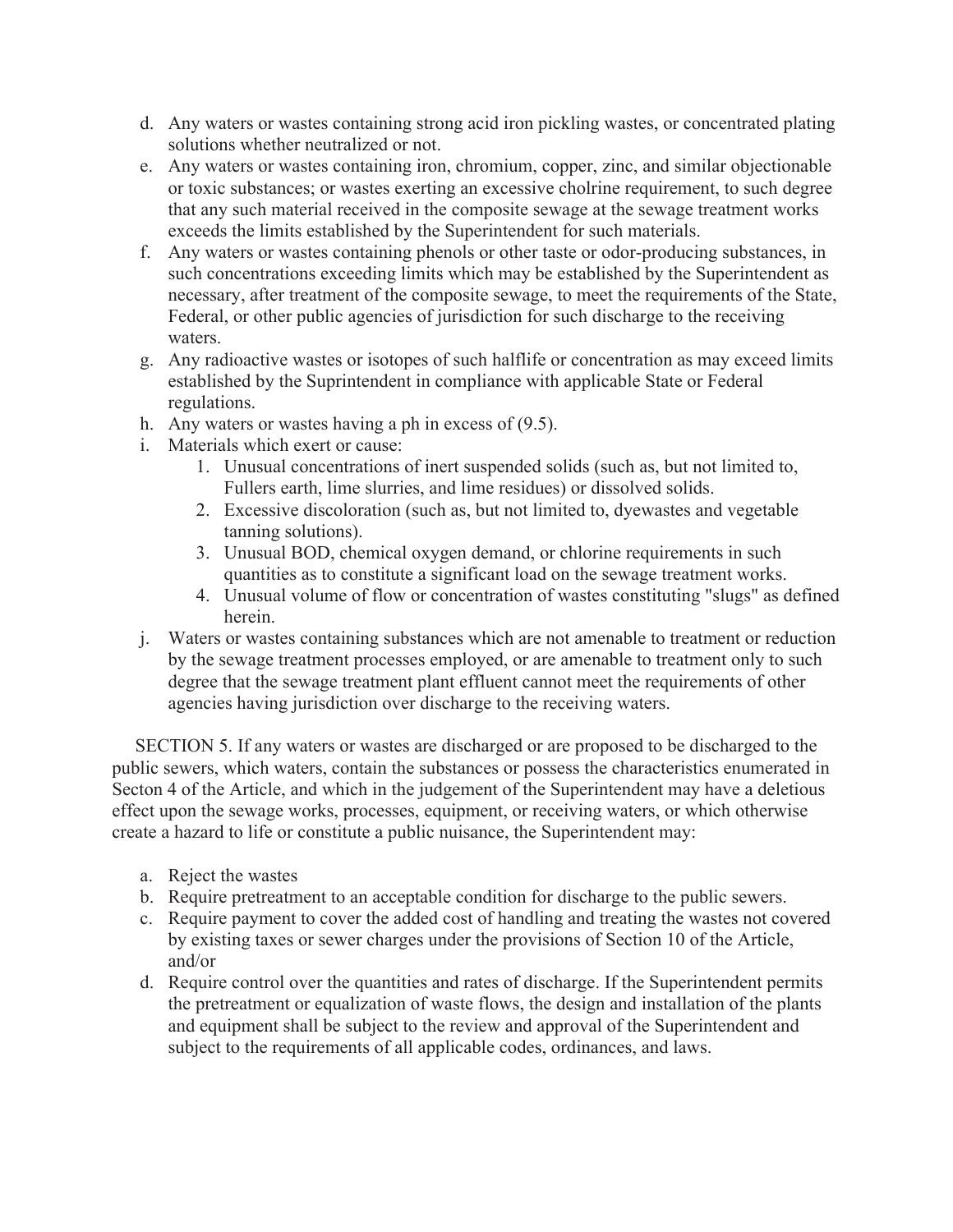SECTION 6. Grease, oil, and sand interceptors shall be provided when, in the opinion of the Superintendent, they are necessary for the proper handling of liquid wastes containing grease in excessive amounts, or any flammable wastes, sand, or other harmful ingredients; except that such interceptors shall not be required for private living quarters or dwelling units. All interceptors shall be of a type and capacity approved by the Superintendent, and shall be located as to be readily and easily accessible for cleaning and inspection.

 SECTION 7. Where preliminary treatment or flow-equalizing facilities are provided for any waters or wastes they shall be maintained continuously in satisfactory and effective operation by the owner at his expense.

 SECTION 8. When required by the Superintendent, the owner of any property serviced by a building sewer carrying industrial wastes shall install a suitable control manhole together with such necessary meters, and other appurtenances in the building sewer facilitate observation, sampling, and measurement of the wastes. Such manhole constructed in accordance with plans approved by the (Superintendent). The manhole shall be installed by the owner at his expense, and shall be maintained by him so as to be safe and accessible at all times.

 SECTION 9. All measurements, tests, and analyses of the characteristics of waters and wastes to which reference is made in this ordinance shall be determined in accordance with the latest edition of "Standard Methods for the Examination of Water and Wastewater", published by the American Public Health Association, and shall be determined at the control manhole provided, or upon suitable samples taken at said control manhole. In the event that no special manhole has been required, the control manhole shall be considered to be the nearest downstream manhole in the public sewer to the point at which the building sewer is connected. Sampling shall be carried out by customarily accepted methods to reflect the effect of constituents upon the sewage works and to determine the existence of hazards of life, limb, and property. (The particular analyses involved will determine whether a twenty-four (24) hour composite of all outfalls of a premise is appropriate or whether a grab sample or samples should be taken. Normally, but not always, BOD and suspended solids and an analyses are obtained from twenty-four (24) hour composites of all outfalls whereas ph's are determined from periodic grab samples.)

 SECTION 10. No statement contained in this article shall be construed as preventing any special agreement or arrangement between the Town and any industrial concern whereby an industrial waste of unusual strength or character may be accepted by the Town for treatment, subject to payment therefore, by the industrial concern.

## ARTICLE 9

 SECTION 1. No unauthorized person shall maliciously, willfully, or negligently break, damage, destroy, uncover, deface, or tamper with any structure, appurtenance, or equipment which is a part of the sewage works. Any person violating this provision shall be subject to immediate arrest under charge of disorderly conduct.

# ARTICLE 10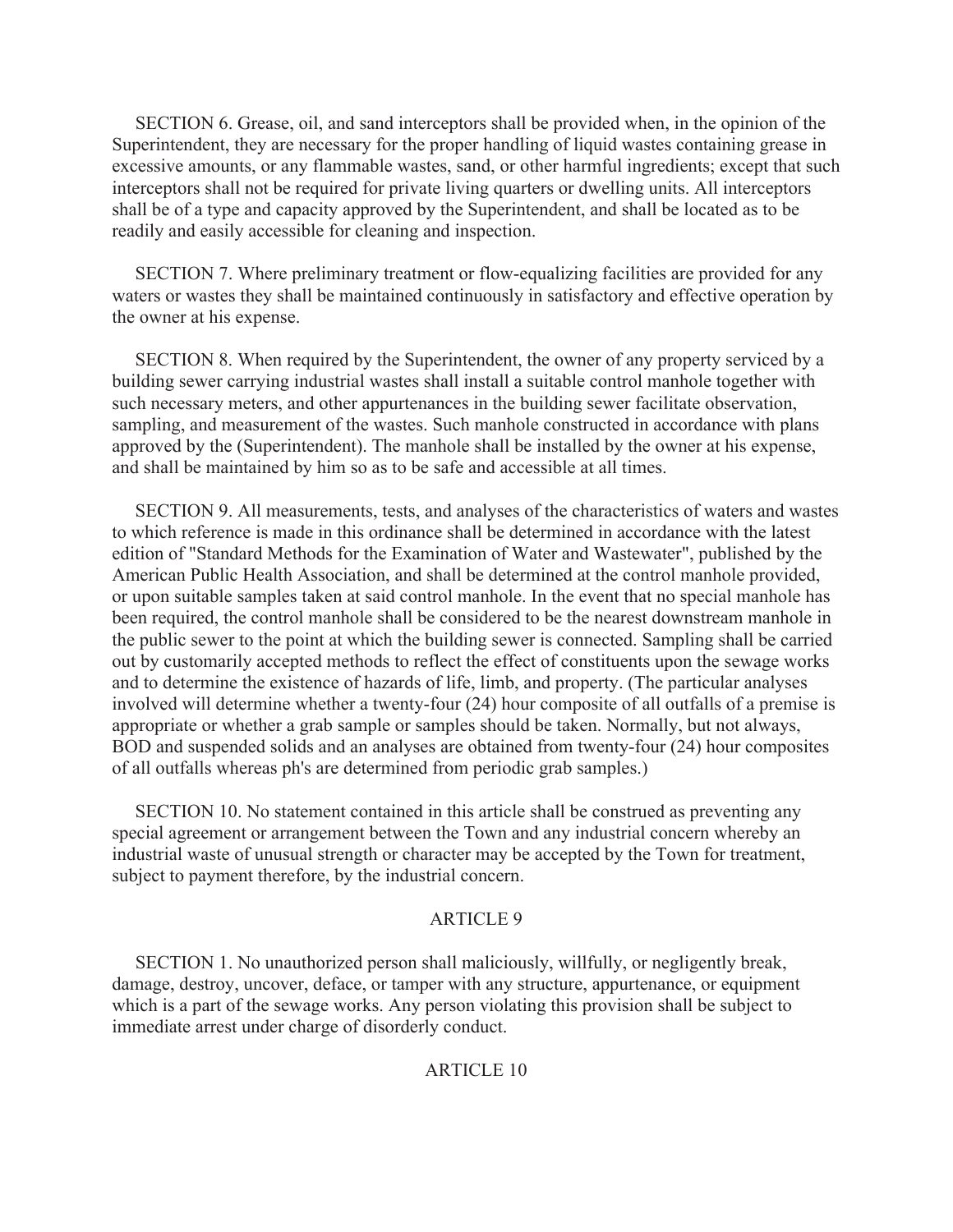SECTION 1. The Superintendent and other duly authorized employees of the Town bearing proper credentials and identification shall be permitted to enter all properties for the purposes of inspection, observation, measurement, sampling, and testing in accordance with the provisions of this ordinance. The Superintendent or his representatives shall have no authority to inquire into any processes including metallurgical, chemical, oil refining, ceramic, paper or other industries beyond that point having a direct bearing on the kind and source of discharge to the sewers or waterways or facilities for waste treatment.

 SECTION 2. While performing the necessary work in private properties referred to in Article VI, Section 1 above, the Superintendent or duly authorized employees of the Town shall obeserve all safety rules applicable to the premises established by the company and the company shall be held harmless for injury or death to the Town employees and the Town shall indemnify the company against loss or damage to its property by Town employees and against liability claims and demands for personal injury or property damages asserted against the company and growing out of the gauging and sampling operation, except as such may be caused by negligence or failure of the company to maintain safe conditions as required in Article IV, Section 8.

 SECTION 3. The Superintendent and other duly authorized employees of the Town bearing proper credentials and identification shall be permitted to enter all properties through which the Town holds a duly negotiated easement for the purposes of, but not limited to, inspection, observation, measurement, sampling, repair, and maintenance of any portion of the sewage works lying within said easement. All entry and subsequent work, if any, on said easement shall be done in full accordance with the terms of duly negotiated easement pertaining to the private property involved.

## **ARTICLE 11**

 The Water Pollution Control Authority shall designate a clerk as the collector of the connection and use charges of the Town of Plainfield Sewerage System in accordance with Section 12 of the Connecticut General Statutes.

## **ARTICLE 12**

 SECTION 1. The owner of all propety serviced by a building sewer shall be responsible for all costs required to comply with this ordinance. The owner or developer or a subdivision may apply to the Water Pollution Control Authority for a 50% reduction in cost to comply with this ordinance.

 SECTION 2. All new construction shall require that the sewer assessment be paid prior to the issuance of a Certificate Occupancy.

SECTION 3. The following are the Sewer Assessment costs of the Town of Plainfield.

| <b>USE</b>                                              | <b>CHARGE</b> |
|---------------------------------------------------------|---------------|
| Apartments (per apartment unit)                         | \$1,200.00    |
| Automatic Car Wash (FLAT FEE) with recycling provisions | 1,500.00      |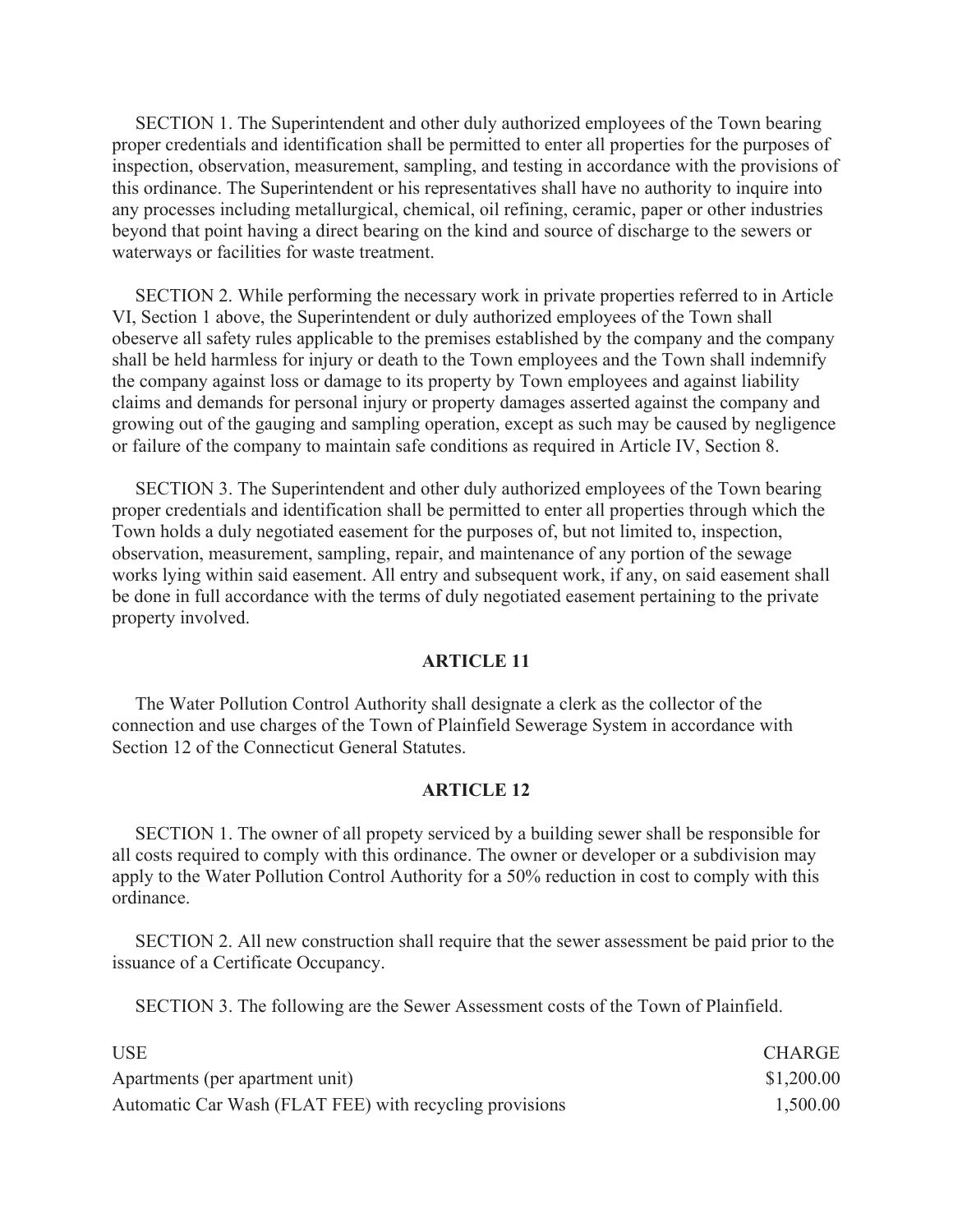| Bakery                                                                                                | 1,400.00 |
|-------------------------------------------------------------------------------------------------------|----------|
| <b>Barber Shop</b>                                                                                    | 1,200.00 |
| Beauty Parlor (FLAT FEE)                                                                              | 1,200.00 |
| <b>Churches or Rectory</b>                                                                            | 1,200.00 |
| Dealerships                                                                                           | 3,000.00 |
| Doctor or Dentist Office                                                                              | 1,400.00 |
| Drive-In-Restaurant/Luncheonette 0-20 person capacity                                                 | 2,000.00 |
| <b>Fire Stations</b>                                                                                  | 1,200.00 |
| <b>Fish Market</b>                                                                                    | 1,800.00 |
| Florist                                                                                               | 1,200.00 |
| <b>Funeral Parlor</b>                                                                                 | 2,400.00 |
| Garages                                                                                               | 1,200.00 |
| Halls and Places of Public Assembly                                                                   | 2,000.00 |
| Hotels (per room)                                                                                     | 400.00   |
| <b>Meat Market</b>                                                                                    | 1,400.00 |
| Mercantile Stores (less than 6 employees)<br>Includes Drug Stores, Banks, Post Offices and Warehouses | 1,200.00 |
| Motels (per unit)                                                                                     | 400.00   |
| Multi-Family Dwellings (per dwelling unit)                                                            | 1,200.00 |
| Office Building Office                                                                                | 600.00   |
| One-Family Dwellings,                                                                                 | 1,200.00 |
| Photographer                                                                                          | 1,200.00 |
| Pool Rooms                                                                                            | 1,200.00 |
| <b>Public Pools</b>                                                                                   | 3,000.00 |
| Railroad Station                                                                                      | 2,400.00 |
| Restaurant, Bar or Night Club<br>21-40 persons capacity                                               | 2,500.00 |
| each additional 20 persons capacity over 41. 2,500.00 plus                                            | 500.00   |
| Rooming or Boarding Houses (per room)                                                                 | 400.00   |
| Self-Service Laundries 1-20                                                                           | 2,500.00 |
| 20 and over                                                                                           | 4,000.00 |
| <b>Service Stations</b>                                                                               | 1,200.00 |
| Supermarkets                                                                                          | 3,000.00 |
| Swimming Cabanas - Commercial Use                                                                     | 600.00   |
| Telephone Business, Exchange of Office                                                                | 3,000.00 |
| Theaters                                                                                              | 1,500.00 |

 SECTION 3. Sewer Assessments relating to the operation of business shall be paid by the proprietor or operator of the paricular business. Said assessment shall be paid prior to obtaining a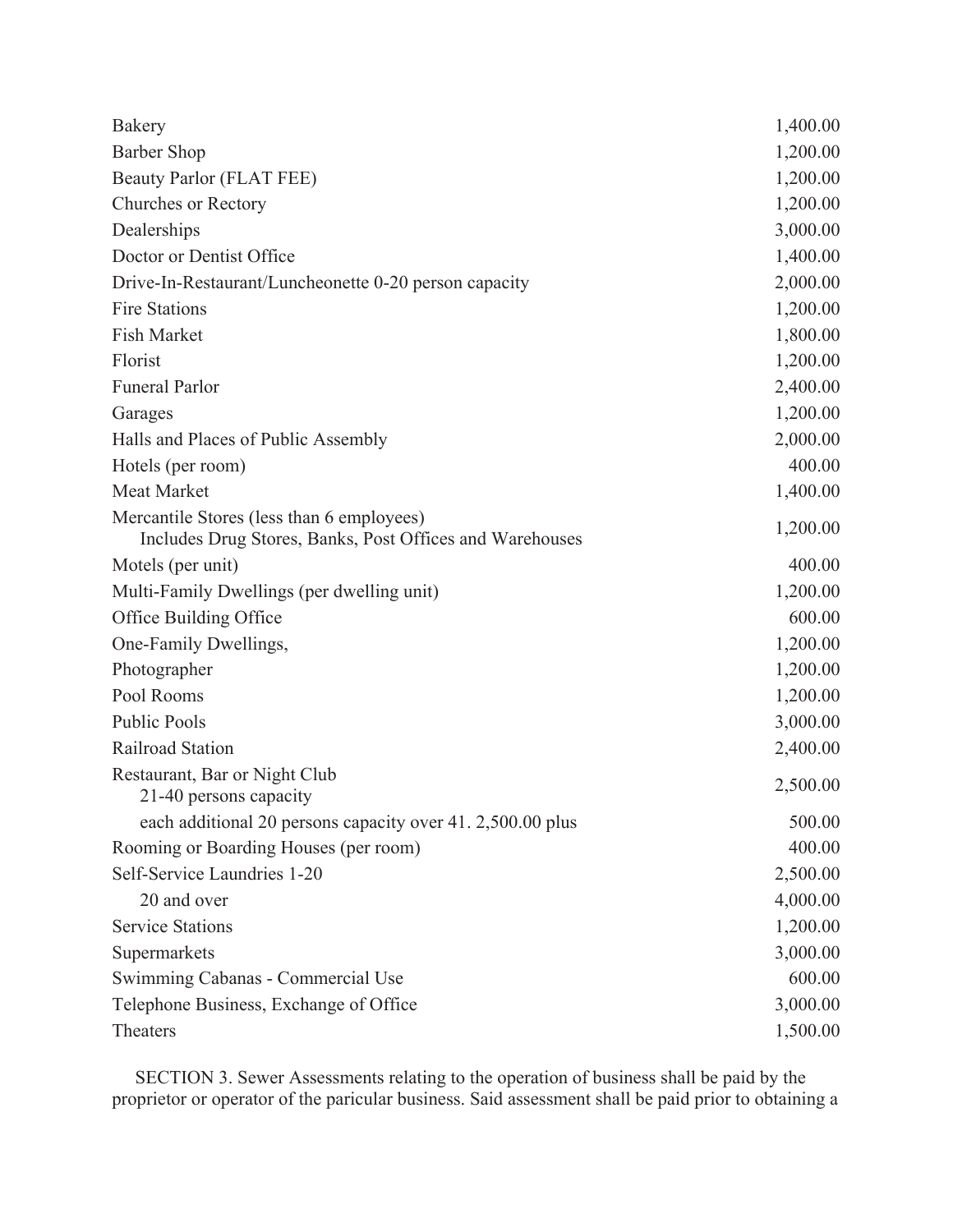certificate of occupancy. An assessment release shall be issued by the Water Pollution Control Authority exempting a business from further assessment if the business is moved elsewhere in Town or sold.

#### **ARTICLE 13**

 The Town of Plainfield shall be responsible for the cost of maintenance of all public sewers. The owner shall be responsible for the cost of maintenance of all building drains and the cost of maintenance of all piping and other sewer apparatus located on the property of the owner.

### **ARTICLE 14**

 SECTION 1. This ordinance may be enforced by representatives of both the Water Pollution Authority and the Building Inspector's Office.

 SECTION 2. Any person found to be violating any provision of this ordinance shall be served by the Town with written notice stating the nature of the violation and providing a reasonable time limit for the satisfactory correction thereof. The offender shall, within the period of time stated in such notice, permanently cease all violations.

 SECTION 3. Any person who shall continue any violation beyond the time limit provided for in Article 14, Section 2, shall be guilty of a misdemeanor, and on conviction thereof shall be fined in the amount not exceeding twenty-five (25) dollars for each violation. Each day in which any such violation shall continue shall be deemed a separate offense.

 SECTION 4. Any person violating any of the provisions of this Ordinance shall become liable to the Town for any expense, loss, or damage occasioned the Town by reason of such violation.

### **ARTICLE 15**

SECTION 1.All ordinances or parts of ordinances in conflict herewith are hereby repealed.

 SECTION 2. The invalidity of any section, clause, sentence, or provisions of this ordinance shall not affect the validity of any part of this ordinance which can be given effect without such invalid part or parts.

### **ARTICLE 16**

SECTION 1.Sewer use charges shall be per table I below:

| <b>USE</b>                            | <b>DWELLING UNITS</b> |
|---------------------------------------|-----------------------|
| Hotels (per room)                     | .33                   |
| Rooming or Boarding Houses (per room) | .33                   |
| Office Building (per office)          | .33                   |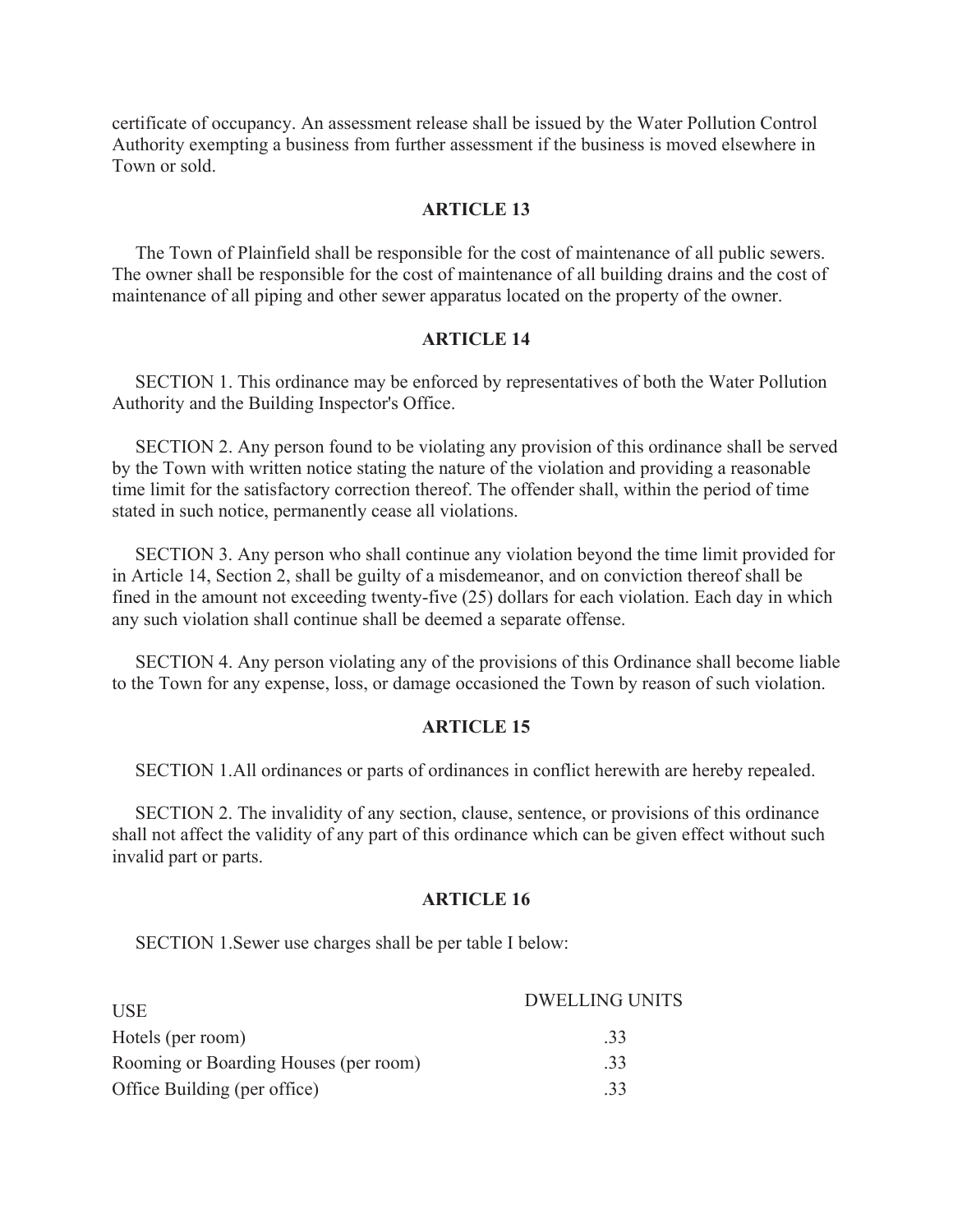| Motel (per unit)                                | .68                   |
|-------------------------------------------------|-----------------------|
| Self-Service Laundries (per washer)             | .70                   |
| <b>One-Family Dwellings</b>                     | 1.                    |
| Multi-Family Dwellings (per dwelling unit)      | 1.                    |
| Apartments (per apartment unit)                 | 1.                    |
| <b>Churches or Rectory</b>                      | 1.                    |
| <b>Barber Shop</b>                              | 1.                    |
| Photographer                                    | 1.                    |
| Florist                                         | 1.                    |
| Garages                                         | 1.                    |
| Warehouse                                       | 1.                    |
| <b>Fire Station</b>                             | 1.                    |
| Swimming Cabana                                 | 1.                    |
| Mercantile Stores (less than 6 employees)       | 1.                    |
| Doctor or Dentist Office                        | 1.18                  |
| Bakery                                          | 1.18                  |
| <b>Fish or Meat Market</b>                      | 1.18                  |
| Beauty Parlor (per employee)                    | 1.34                  |
| Halls & Places of Public Assembly               | 1.34                  |
| <b>Service Stations</b>                         | 1.68                  |
| Pool Room                                       | 1.68                  |
| Drive-In Restaurant                             | 1.68                  |
| Drug store                                      | 1.68                  |
| Railroad Station                                | 2.                    |
| <b>Funeral Parlor</b>                           | 2.                    |
| Mercantile Store (over 5 employees)             | 2.                    |
| Luncheonette (counter service only)             | 3.34                  |
| Restaurant, Bar (less than 100 person capacity) | 3.34                  |
| Post Office                                     | 3.34                  |
| Telephone Business, Exchange or Office          | 3.34                  |
| USE (continued)                                 | <b>DWELLING UNITS</b> |
| Bank & Savings & Loan Installation              | 3.34                  |
| Supermarket                                     | 3.34                  |
| Dealerships                                     | 3.34                  |
| Theaters                                        | 5                     |
| Restaurant, Bar (over 100 person capacity)      | 6.68                  |
| Automatic Car Wash (per wash bay)               | 10.                   |
| Plainfield Dog Track (based on average          | 143.                  |